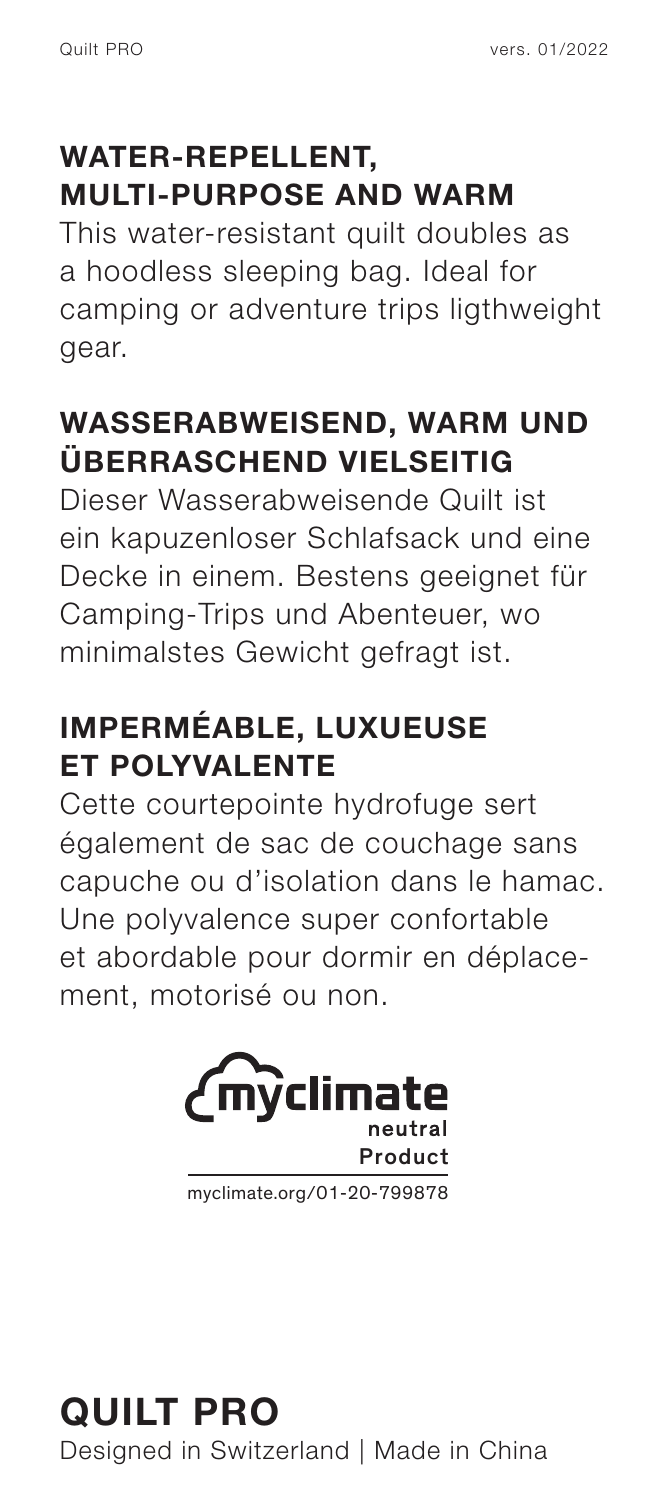# **QUILT PRO MEDIUM** Up to/bis/Jusqu'à **180 cm** Weight/Gewicht/Poids

**750 g** Fill weight/Füllgewicht/ Poids du remplissage

## **450 g**

Shoulder girth/Schulterumfang/ Circonférence des épaules **154 cm**

# **QUILT PRO LONG**

Up to/bis/Jusqu'à **195 cm**

Weight/Gewicht/Poids

# **790 g**

Fill weight/Füllgewicht/ Poids du remplissage

### **500 g**

Shoulder girth/Schulterumfang/ Circonférence des épaules

### **157 cm**

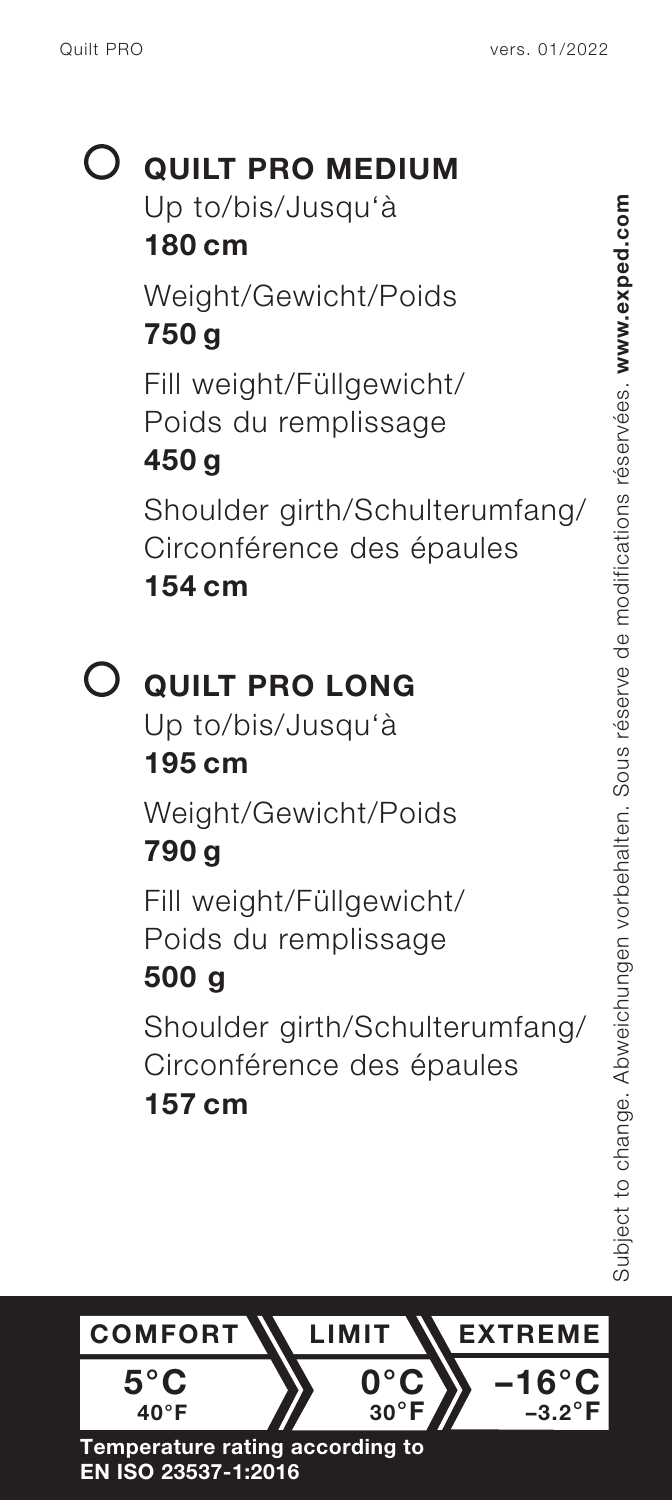

**1** Full-fledged hoodless sleeping bag Schlafsack ohne Kapuze

Sac de couchage sans capuche

**2** Full length zipper allows use as blanket or cape

Reissverschluss durchgehend, zugleich Decke und Umhang

Fermeture éclair continue: couverture et pèlerine à la fois

**3** Beefy end baffles with drawcord retain body heat

Pralle Abschlussbaffles mit Kordelzug

Manchons rembourrés avec cordon de fermeture

**4** Used as liner, makes 3-season sleeping bags winter-capable

Als Liner macht er jeden 3-Saison-Schlafsack wintertauglich

Utilisé comme doublure, fait de chaque sac de couchage trois saisons un sac de couchage hivernal

# **EXPEDITION** Category/Kategorie/Catégorie